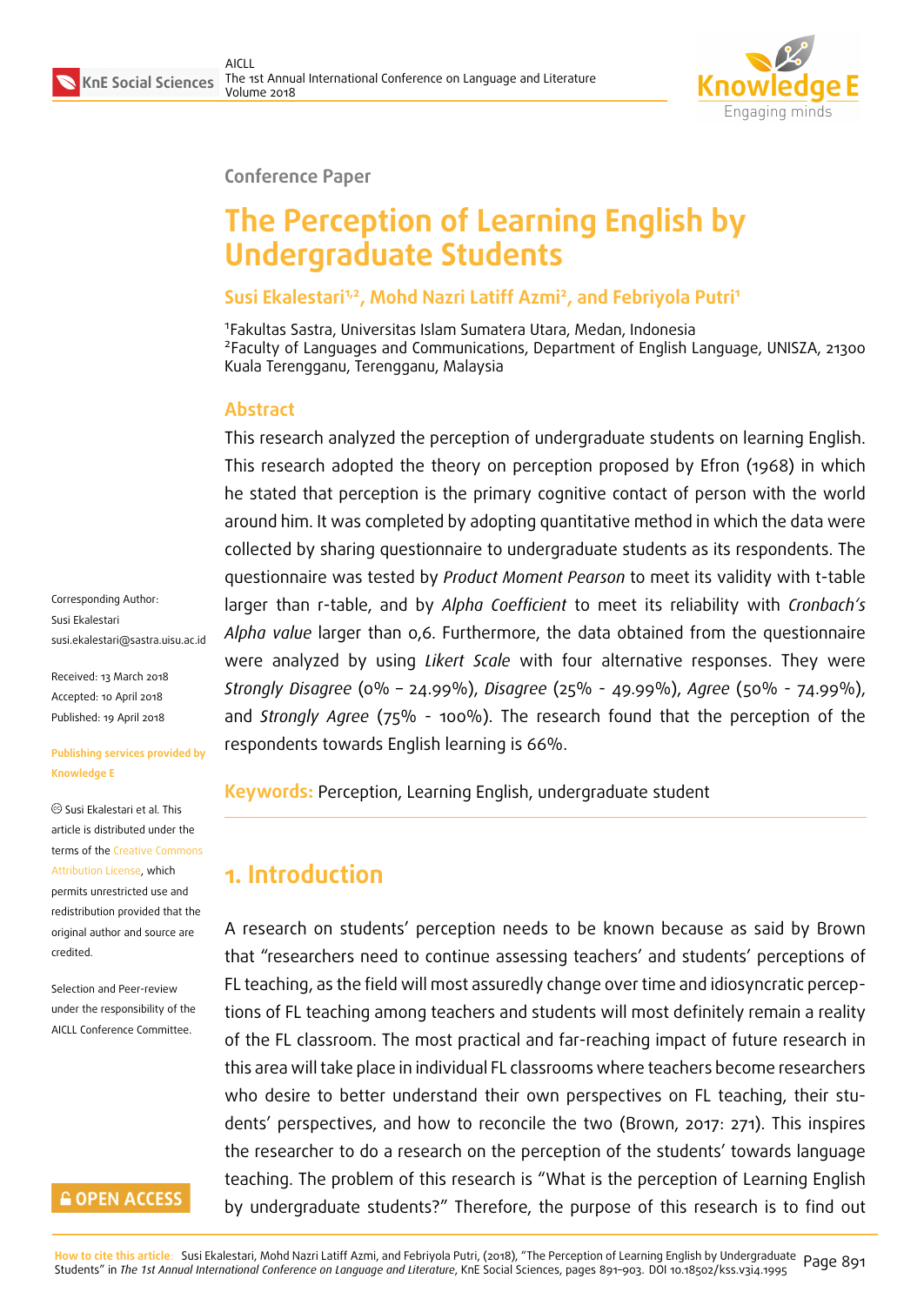the undergraduate students' perception towards English learning. The scope of the research is focused on the perception with some indications such as: the students' interest in English, the students' interest in items of English, the students' interest in English proficiency, and the students' interest in English teachers. Finally, this research, hopefully, may contribute formidable information for English teachers in fulfilling their task with good teaching achievement because by recognizing the perception of the students, teachers may design proper method or way of teaching.

# **2. Literature Review**

Perception is the primary cognitive contact of person with the world around him [3]. This statement means a general scope or field that can be perceived. This research is under educational field, specifically foreign language learning. Thus, the perception focuses on the language learning, and in this research, it is learning English. Engl[is](#page-12-0)h as an international language is regarded as foreign language in some countries. Students' perception of learning English is really important to know because there are many researchers found that students feel anxious in learning English. For example, a research by Žefran (2015) concluded that a worryingly negative attitude is felt by health sciences students towards learning English and towards their primary and secondary school foreign language teachers. It is correlated with their foreign language achievement. Most of the students feel that their knowledge of English is insufficient and afraid of speaking English to other people [8]. Other research found that the causes of the students' anxiety in learning English are "feeling shameful to their friends of making mistake and being afraid of making mistake. In other words, they feel anxious because of negative social evaluation (Ekalest[ar](#page-12-1)i, 2016: 719). Related to students' perception in learning English, some researchers have worked on it. For example, a research found that undergraduate students have good eagerness to learn English, it means that they have positive attitude towards English language learning. It is driven by their needs of having competence in speaking English because of requirement in getting job. Thus, they are encouraged to learn English in courses [7]. Different research inferred that teachers have great effect to the students' perception in learning. In other words, teachers have significant role in building the perception of learning by students [6]. Therefore, to have good perception of learning, it i[s n](#page-12-2)ot a matter of infusing a course of study with the newest and most sophisticated educational technology, but it is about how to utilize technology to meet the real needs and interests of the teachers [an](#page-12-3)d students [2].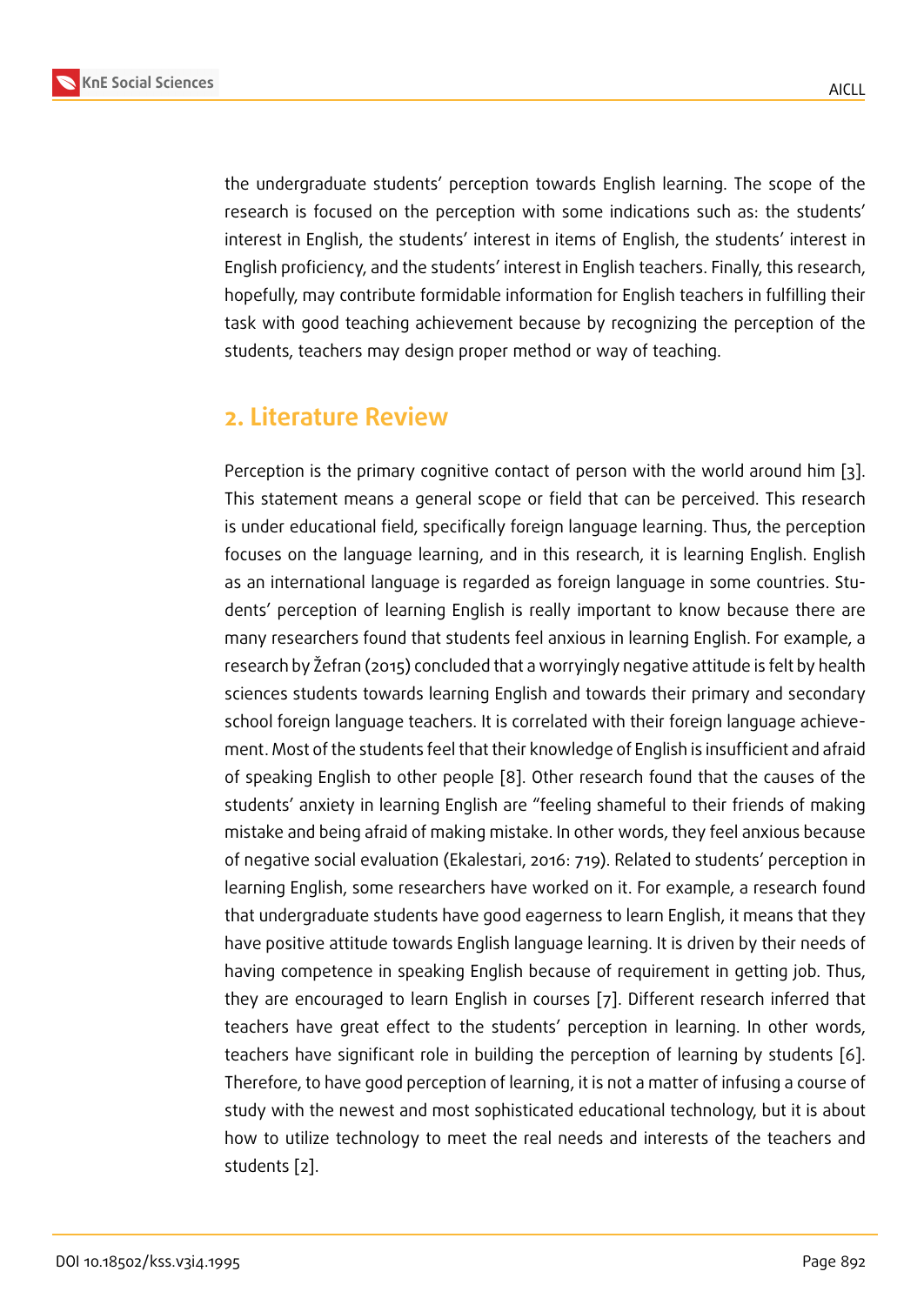# **3. Research Method**

This research is accomplished by adopting quantitative mood which is based on the measurement of the quantity or amount. Furthermore, the data are obtained from the questionnaires that are shared to the respondents of this research (Kothari, 2004).

The respondents of this research are students of the first undergraduate students of Faculty of Economics, Universitas Islam Sumatera Utara (UISU), Medan, Indonesia. They are the samples of this research chosen by *deliberate sampling technique.* Particularly, it refers to *convenience technique* because the sample is selected based on the ease of access [5]. There are 97 respondents of this research who come from two different classes.

The instrument of this research is questionnaire which is firstly tested by *Product Moment P[ea](#page-12-4)rson* to meet its validity with t-table larger than r-table; *N*=97, the 2-tailed significance 0.05 and the r-table is 0.1975. Then, the score of each item that is less than 0.1975 will be deleted. The questionnaire is also tested by adopting *Alpha Coefficient* to meet its reliability with *Cronbach's Alpha value* larger than 0,6; the count result is larger than the score in r-table. It is 0.674. in other words, the questionnaire used in this research is valid and realiable.

The data of this research are obtained from the response of the respondents on the questionnaire given to them (Appendix 2). The questionnaire contains twenty five questions related to the indications of the students' perception as mentioned in the introduction of this research. Furthermore, the data are analyzed by using SPSS 20 to see the frequency of the *Internal Consistency* in the *Likert Scale* with four alternative responses. They are *Strongly Disagree* (51% – 100%), *Disagree* (34% -50%), *Agree* (26% - 33%), and *Strongly Agree* (0% - 25%).

# **4. Analysis**

The data analysis is fulfilled by obtaining the frequency analysis by using SPSS 20. The analysis is started from the analysis of each item of the questions related to the perception, followed by the recapitulation of the whole calculation of the analysis. However, the graph display is only given for the recapitulation calculation.

The analysis is also emphasized by using *Likert Scale Calculation*. It is by making the range of the frequency related to the internal consistency adopted in the questionnaire. The internal consistencies applied in the questionnaire are *Strongly Disagree, Disagree, Agree, Strongly Agree.* Likert Scale will calculate the range of those items with interval value 25. Therefore, the range of each item is as follows: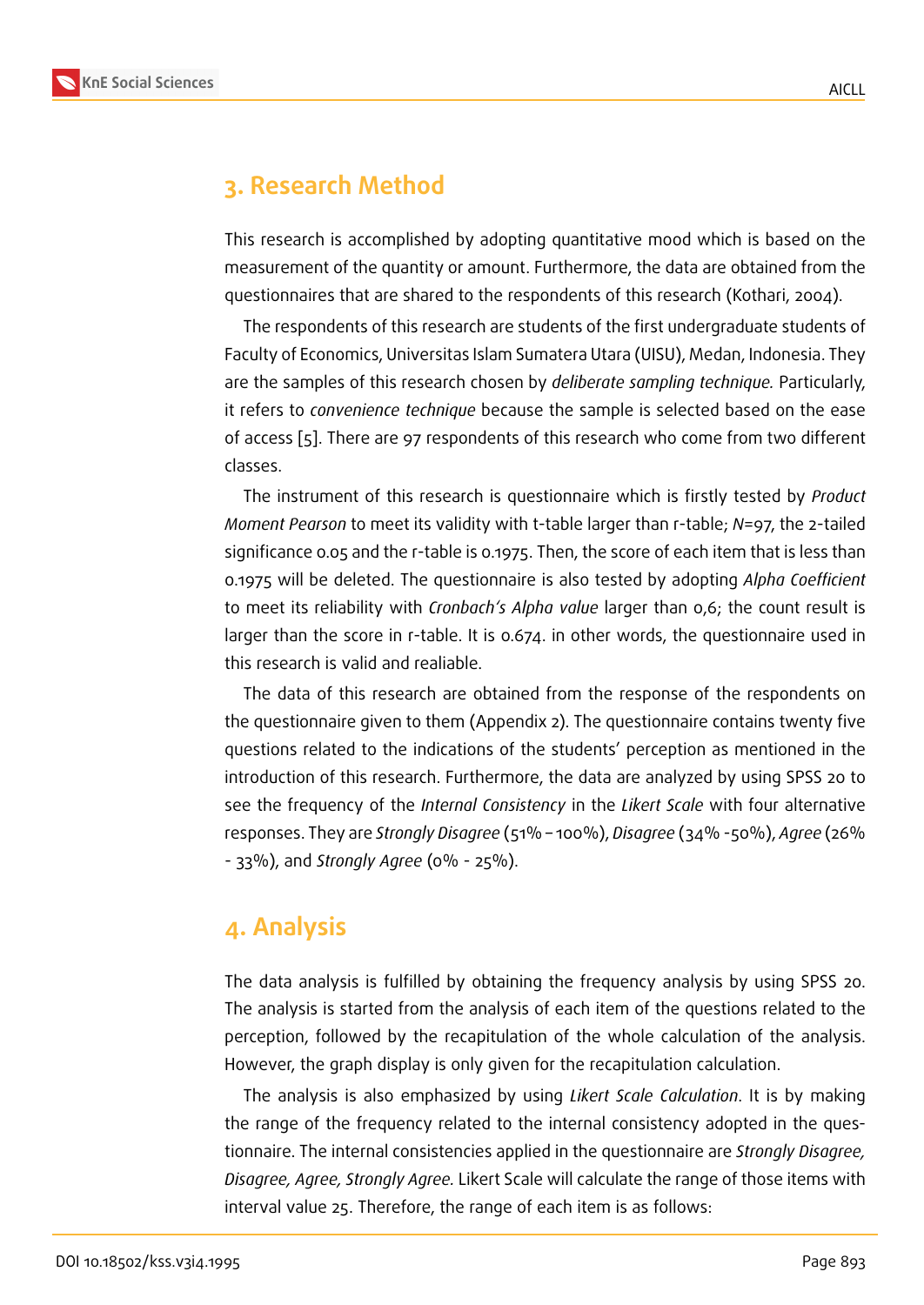|       |                | Frequency      | Percent | Valid<br>Percent | Cumulative<br>Percent |
|-------|----------------|----------------|---------|------------------|-----------------------|
| Valid | $\mathbf{1}$   | 8              | 8.2     | 8.2              | 8.2                   |
|       | $\overline{2}$ | $\overline{2}$ | 2.1     | 2.1              | 10.3                  |
|       | 3              | 46             | 47.4    | 47.4             | 57.7                  |
|       | $\overline{4}$ | 41             | 42.3    | 42.3             | 100.0                 |
|       | Total          | 97             | 100.0   | 100.0            |                       |

#### Table 1: Question 1.

TABLE 2: Question 2.

|       |                | Frequency      | Percent | Valid<br>Percent | Cumulative<br>Percent |
|-------|----------------|----------------|---------|------------------|-----------------------|
| Valid | $\circ$        | $\blacksquare$ | 1.0     | 1.0              | 1.0                   |
|       | $\mathbf{1}$   | 7              | 7.2     | 7.2              | 8.2                   |
|       | $\overline{2}$ | 49             | 50.5    | 50.5             | 58.8                  |
|       | 3              | 36             | 37.1    | 37.1             | 95.9                  |
|       | $\overline{4}$ | $\overline{4}$ | 4.1     | 4.1              | 100.0                 |
|       | Total          | 97             | 100.0   | 100.0            |                       |

|       |                | Frequency      | Percent | Valid<br>Percent | Cumulative<br>Percent |
|-------|----------------|----------------|---------|------------------|-----------------------|
| Valid | 1              | $\overline{4}$ | 4.1     | 4.1              | 4.1                   |
|       | $\overline{2}$ | 45             | 46.4    | 46.4             | 50.5                  |
|       | 3              | 45             | 46.4    | 46.4             | 96.9                  |
|       | $\overline{4}$ | 3              | 3.1     | 3.1              | 100.0                 |
|       | Total          | 97             | 100.0   | 100.0            |                       |

### TABLE 3: Question 3.

### TABLE 4: Question 4.

|       |       | Frequency | Percent | Valid<br>Percent | Cumulative<br>Percent |
|-------|-------|-----------|---------|------------------|-----------------------|
| Valid | 2     | 16        | 16.5    | 16.5             | 16.5                  |
|       | 3     | 61        | 62.9    | 62.9             | 79.4                  |
|       | 4     | 20        | 20.6    | 20.6             | 100.0                 |
|       | Total | 97        | 100.0   | 100.0            |                       |

1. 0 % - 24,99 % = Strongly Disagree

2. 25 % - 49,99 % = Disagree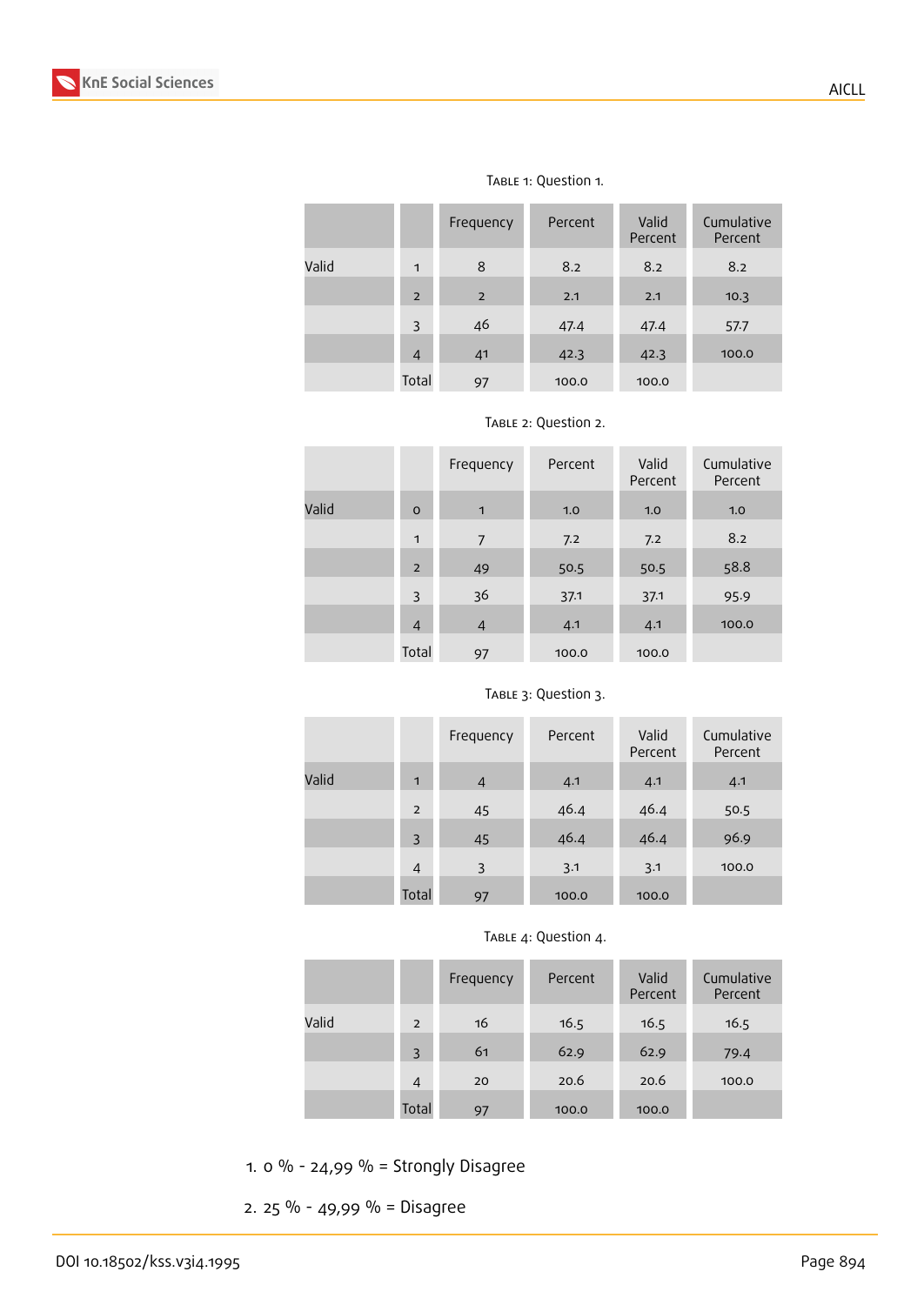

|       |                | Frequency    | Percent | Valid<br>Percent | Cumulative<br>Percent |
|-------|----------------|--------------|---------|------------------|-----------------------|
| Valid | $\Omega$       | $\mathbf{1}$ | 1.0     | 1.0              | 1.0                   |
|       | $\mathbf{1}$   | 19           | 19.6    | 19.6             | 20.6                  |
|       | $\overline{2}$ | 53           | 54.6    | 54.6             | 75.3                  |
|       | 3              | 23           | 23.7    | 23.7             | 99.0                  |
|       | $\overline{4}$ | $\mathbf{1}$ | 1.0     | 1.0              | 100.0                 |
|       | Total          | 97           | 100.0   | 100.0            |                       |

# TABLE 5: Question 5.

|       |                | Frequency | Percent | Valid<br>Percent | Cumulative<br>Percent |
|-------|----------------|-----------|---------|------------------|-----------------------|
| Valid | 1              | 3         | 3.1     | 3.1              | 3.1                   |
|       | $\overline{2}$ | 25        | 25.8    | 25.8             | 28.9                  |
|       | 3              | 60        | 61.9    | 61.9             | 90.7                  |
|       | $\overline{4}$ | 9         | 9.3     | 9.3              | 100.0                 |
|       | Total          | 97        | 100.0   | 100.0            |                       |

#### TABLE 6: Question 6.

|       |                | Frequency      | Percent | Valid<br>Percent | Cumulative<br>Percent |
|-------|----------------|----------------|---------|------------------|-----------------------|
| Valid | $\mathbf{1}$   | $\overline{4}$ | 4.1     | 4.1              | 4.1                   |
|       | $\overline{2}$ | 25             | 25.8    | 25.8             | 29.9                  |
|       | 3              | 59             | 60.8    | 60.8             | 90.7                  |
|       | $\overline{4}$ | 9              | 9.3     | 9.3              | 100.0                 |
|       | Total          | 97             | 100.0   | 100.0            |                       |

#### Table 7: Question 7.

#### TABLE 8: Question 8.

|       |                | Frequency | Percent | Valid<br>Percent | Cumulative<br>Percent |
|-------|----------------|-----------|---------|------------------|-----------------------|
| Valid | $\mathbf{1}$   | 6         | 6.2     | 6.2              | 6.2                   |
|       | $\overline{2}$ | 31        | 32.0    | 32.0             | 38.1                  |
|       | 3              | 50        | 51.5    | 51.5             | 89.7                  |
|       | 4              | 10        | 10.3    | 10.3             | 100.0                 |
|       | Total          | 97        | 100.0   | 100.0            |                       |

3. 50 % - 74,99 % = Agree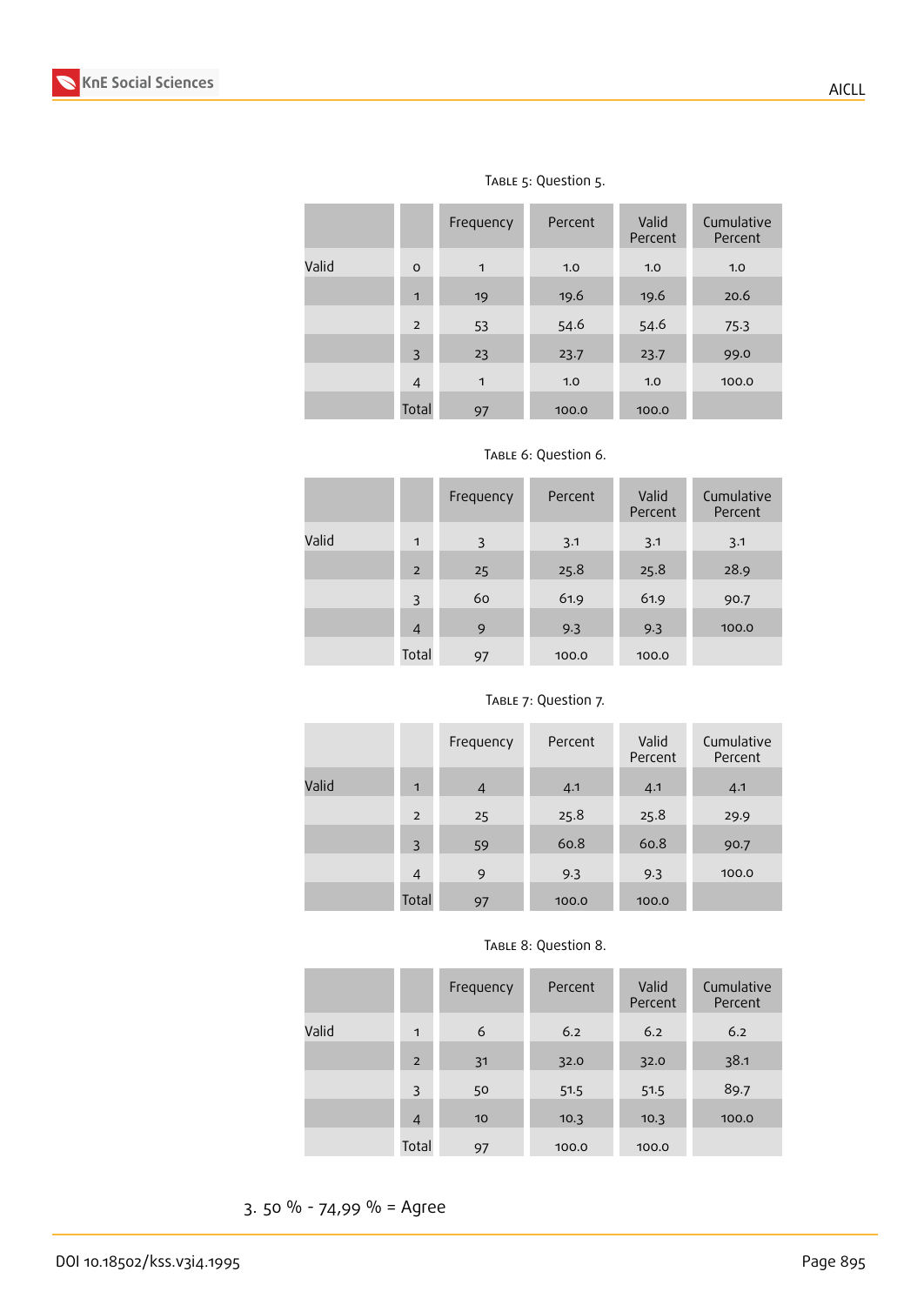|       |                | Frequency | Percent | Valid<br>Percent | Cumulative<br>Percent |
|-------|----------------|-----------|---------|------------------|-----------------------|
| Valid | 1              | 3         | 3.1     | 3.1              | 3.1                   |
|       | $\overline{2}$ | 27        | 27.8    | 27.8             | 30.9                  |
|       | 3              | 54        | 55.7    | 55.7             | 86.6                  |
|       | $\overline{4}$ | 13        | 13.4    | 13.4             | 100.0                 |
|       | Total          | 97        | 100.0   | 100.0            |                       |

### TABLE 9: Question 9.

|  | TABLE 10: Question 10. |
|--|------------------------|
|--|------------------------|

|       |                | Frequency | Percent | Valid<br>Percent | Cumulative<br>Percent |
|-------|----------------|-----------|---------|------------------|-----------------------|
| Valid | $\mathbf{1}$   | 1         | 1.0     | 1.0              | 1.0                   |
|       | $\overline{2}$ | 25        | 25.8    | 25.8             | 26.8                  |
|       | 3              | 59        | 60.8    | 60.8             | 87.6                  |
|       | 4              | 12        | 12.4    | 12.4             | 100.0                 |
|       | Total          | 97        | 100.0   | 100.0            |                       |

### Table 11: Question 11.

|       |                | Frequency | Percent | Valid<br>Percent | Cumulative<br>Percent |
|-------|----------------|-----------|---------|------------------|-----------------------|
| Valid | $\blacksquare$ | 3         | 3.1     | 3.1              | 3.1                   |
|       | $\overline{2}$ | 22        | 22.7    | 22.7             | 25.8                  |
|       | 3              | 63        | 64.9    | 64.9             | 90.7                  |
|       | 4              | 9         | 9.3     | 9.3              | 100.0                 |
|       | Total          | 97        | 100.0   | 100.0            |                       |

|       |                | Frequency    | Percent | Valid<br>Percent | Cumulative<br>Percent |
|-------|----------------|--------------|---------|------------------|-----------------------|
| Valid | $\circ$        | 1            | 1.0     | 1.0              | 1.0                   |
|       | $\mathbf{1}$   | $\mathbf{1}$ | 1.0     | 1.0              | 2.1                   |
|       | $\overline{2}$ | 30           | 30.9    | 30.9             | 33.0                  |
|       | 3              | 60           | 61.9    | 61.9             | 94.8                  |
|       | $\overline{4}$ | 5            | 5.2     | 5.2              | 100.0                 |
|       | Total          | 97           | 100.0   | 100.0            |                       |

### TABLE 12: Question 12.

4. 75 % - 100 % = Strongly Agree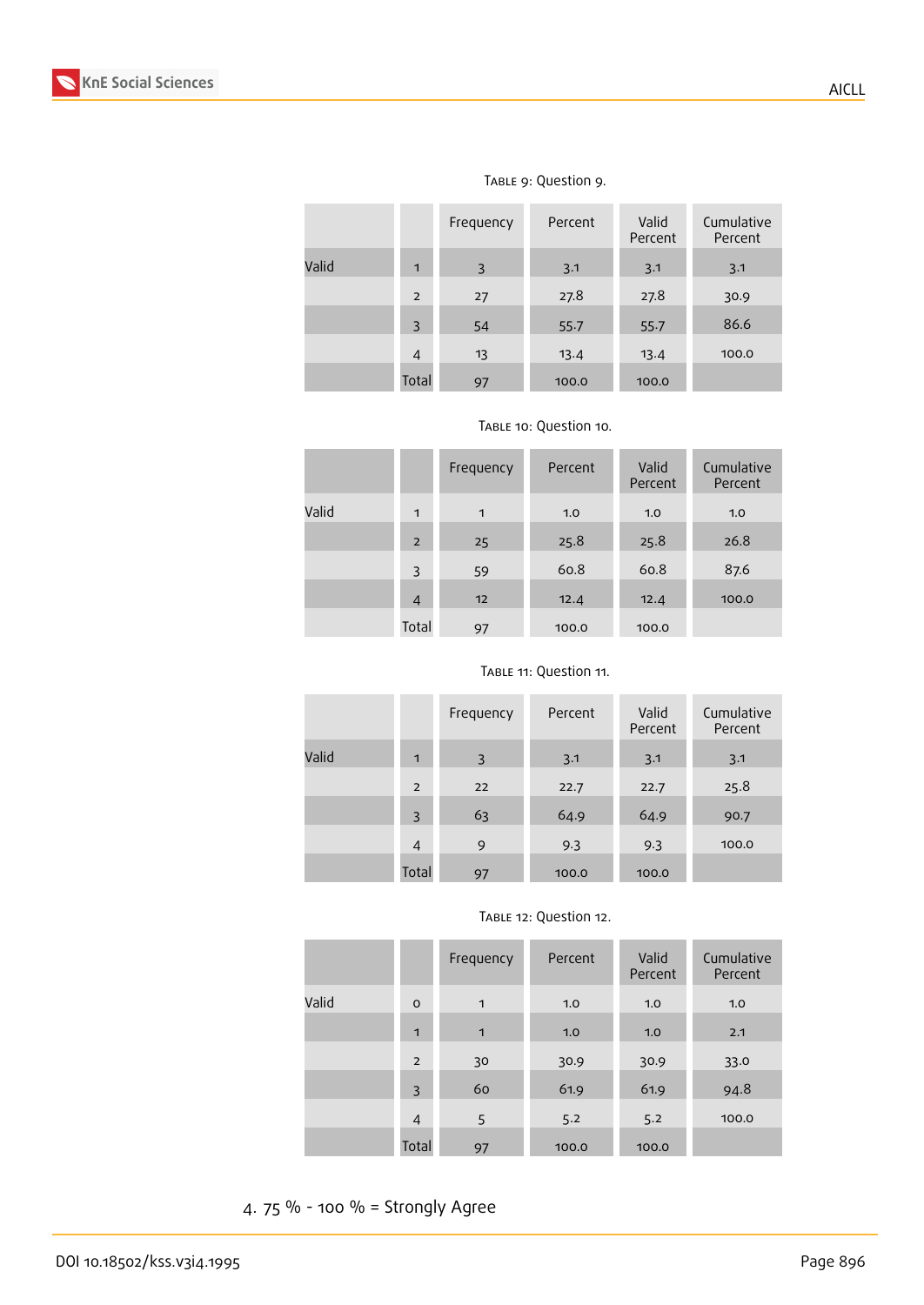

|       |                | Frequency | Percent | Valid<br>Percent | Cumulative<br>Percent |
|-------|----------------|-----------|---------|------------------|-----------------------|
| Valid | $\mathbf{1}$   | 30        | 30.9    | 30.9             | 30.9                  |
|       | $\overline{2}$ | 51        | 52.6    | 52.6             | 83.5                  |
|       | 3              | 10        | 10.3    | 10.3             | 93.8                  |
|       | $\overline{4}$ | 6         | 6.2     | 6.2              | 100.0                 |
|       | Total          | 97        | 100.0   | 100.0            |                       |

## TABLE 13: Question 13.

|  | TABLE 14: Question 14. |
|--|------------------------|
|--|------------------------|

|       |                | Frequency    | Percent | Valid<br>Percent | Cumulative<br>Percent |
|-------|----------------|--------------|---------|------------------|-----------------------|
| Valid | $\blacksquare$ | $\mathbf{1}$ | 1.0     | 1.0              | 1.0                   |
|       | $\overline{2}$ | $\mathbf{1}$ | 1.0     | 1.0              | 2.1                   |
|       | 3              | 54           | 55.7    | 55.7             | 57.7                  |
|       | $\overline{4}$ | 41           | 42.3    | 42.3             | 100.0                 |
|       | Total          | 97           | 100.0   | 100.0            |                       |

#### TABLE 15: Question 15.

|       |                | Frequency | Percent | Valid<br>Percent | Cumulative<br>Percent |
|-------|----------------|-----------|---------|------------------|-----------------------|
| Valid | 1              | 5         | 5.2     | 5.2              | 5.2                   |
|       | $\overline{2}$ | 42        | 43.3    | 43.3             | 48.5                  |
|       | 3              | 39        | 40.2    | 40.2             | 88.7                  |
|       | $\overline{4}$ | 11        | 11.3    | 11.3             | 100.0                 |
|       | Total          | 97        | 100.0   | 100.0            |                       |

#### TABLE 16: Question 16.

|       |                | Frequency | Percent | Valid<br>Percent | Cumulative<br>Percent |
|-------|----------------|-----------|---------|------------------|-----------------------|
| Valid | $\mathbf{1}$   | 25        | 25.8    | 25.8             | 25.8                  |
|       | $\overline{2}$ | 53        | 54.6    | 54.6             | 80.4                  |
|       | 3              | 13        | 13.4    | 13.4             | 93.8                  |
|       | 4              | 6         | 6.2     | 6.2              | 100.0                 |
|       | Total          | 97        | 100.0   | 100.0            |                       |

Then the final result is obtained by the formula: Total Score / Highest Score x 100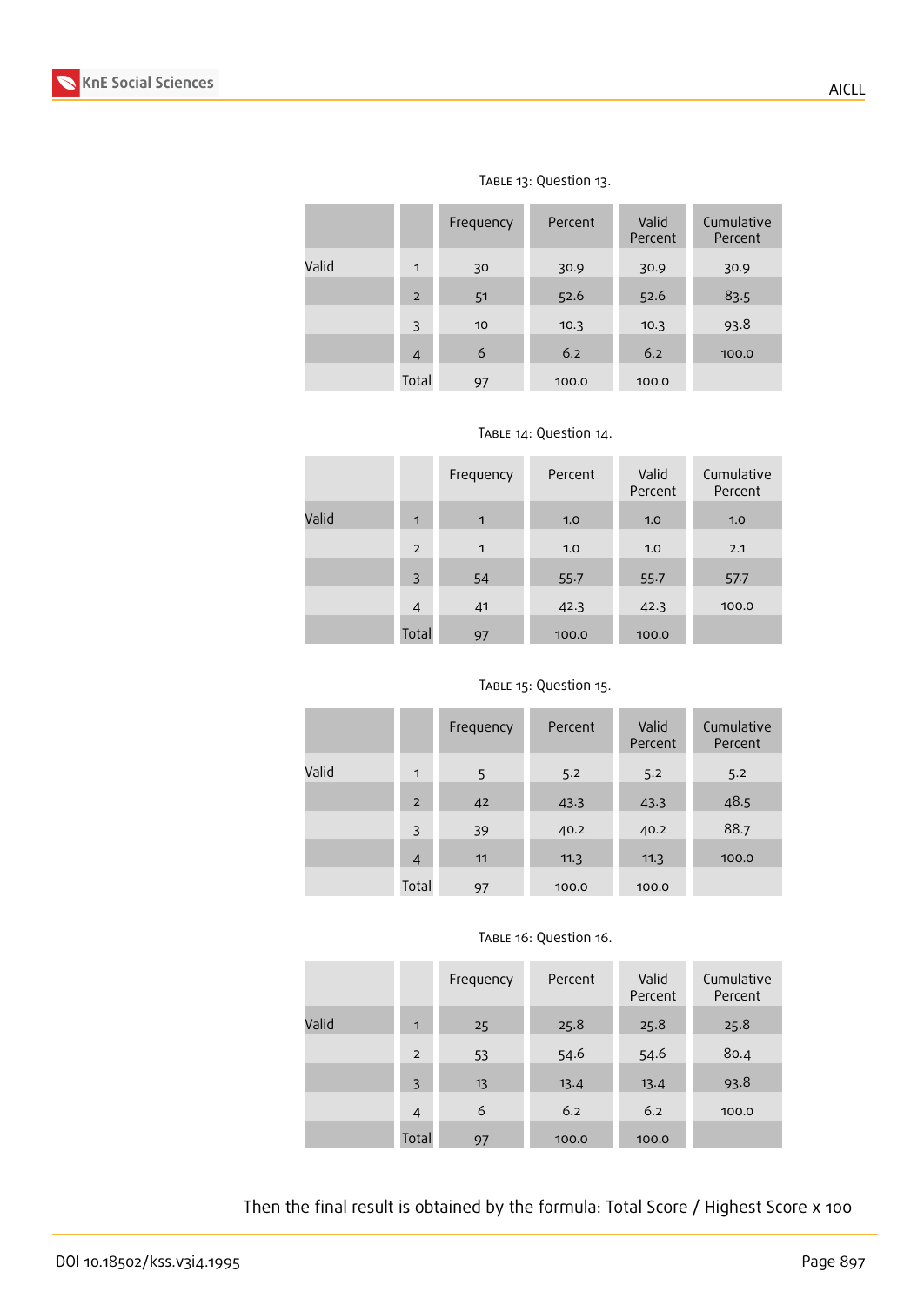|       |                | Frequency | Percent | Valid<br>Percent | Cumulative<br>Percent |
|-------|----------------|-----------|---------|------------------|-----------------------|
| Valid | 1              | 5         | 5.2     | 5.2              | 5.2                   |
|       | $\overline{2}$ | 7         | 7.2     | 7.2              | 12.4                  |
|       | 3              | 43        | 44.3    | 44.3             | 56.7                  |
|       | $\overline{4}$ | 42        | 43.3    | 43.3             | 100.0                 |
|       | Total          | 97        | 100.0   | 100.0            |                       |

### Table 17: Question 17.

|       |                | Frequency      | Percent | Valid<br>Percent | Cumulative<br>Percent |
|-------|----------------|----------------|---------|------------------|-----------------------|
| Valid | $\blacksquare$ | $\overline{3}$ | 3.1     | 3.1              | 3.1                   |
|       | $\overline{2}$ | 3              | 3.1     | 3.1              | 6.2                   |
|       | 3              | 62             | 63.9    | 63.9             | 70.1                  |
|       | 4              | 29             | 29.9    | 29.9             | 100.0                 |
|       | Total          | 97             | 100.0   | 100.0            |                       |

|  | TABLE 19: Question 19. |  |
|--|------------------------|--|
|--|------------------------|--|

|       |                | Frequency | Percent | Valid<br>Percent | Cumulative<br>Percent |
|-------|----------------|-----------|---------|------------------|-----------------------|
| Valid | $\mathbf{1}$   | 4         | 4.1     | 4.1              | 4.1                   |
|       | $\overline{2}$ | 7         | 7.2     | 7.2              | 11.3                  |
|       | 3              | 52        | 53.6    | 53.6             | 64.9                  |
|       | $\overline{4}$ | 34        | 35.1    | 35.1             | 100.0                 |
|       | Total          | 97        | 100.0   | 100.0            |                       |

#### TABLE 20: Question 20.

|       |                | Frequency | Percent | Valid<br>Percent | Cumulative<br>Percent |
|-------|----------------|-----------|---------|------------------|-----------------------|
| Valid | $\circ$        | 2         | 2.1     | 2.1              | 2.1                   |
|       | 1              | 21        | 21.6    | 21.6             | 23.7                  |
|       | $\overline{2}$ | 50        | 51.5    | 51.5             | 75.3                  |
|       | 3              | 21        | 21.6    | 21.6             | 96.9                  |
|       | $\overline{4}$ | 3         | 3.1     | 3.1              | 100.0                 |
|       | Total          | 97        | 100.0   | 100.0            |                       |

The total score is obtained from the amount of the whole calculation of each item multiplied with the frequency of the respondents' response.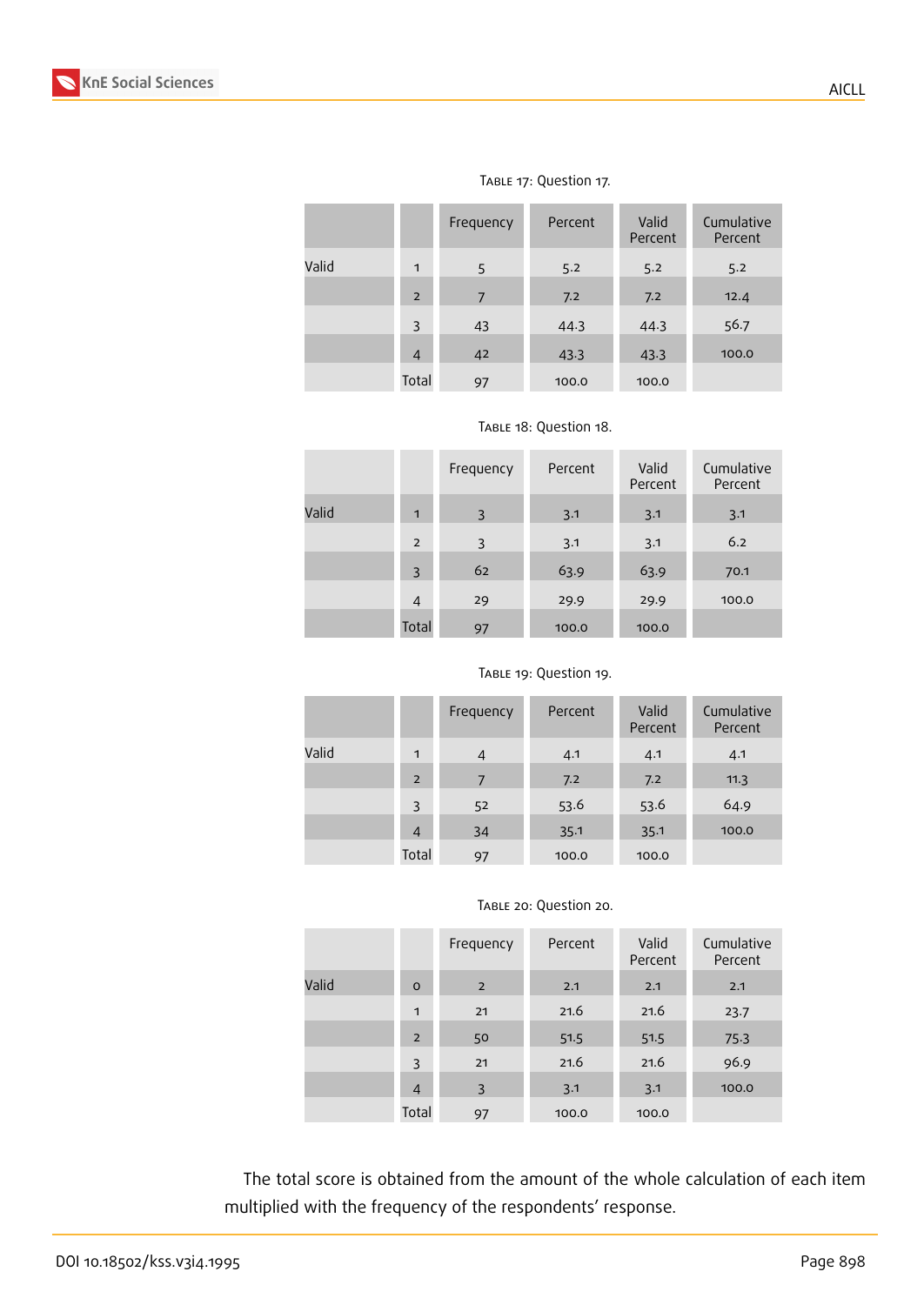

|       |                | Frequency      | Percent | Valid<br>Percent | Cumulative<br>Percent |
|-------|----------------|----------------|---------|------------------|-----------------------|
| Valid | $\circ$        | $\overline{2}$ | 2.1     | 2.1              | 2.1                   |
|       | 1              | 49             | 50.5    | 50.5             | 52.6                  |
|       | $\overline{2}$ | 35             | 36.1    | 36.1             | 88.7                  |
|       | 3              | 9              | 9.3     | 9.3              | 97.9                  |
|       | 4              | $\overline{2}$ | 2.1     | 2.1              | 100.0                 |
|       | Total          | 97             | 100.0   | 100.0            |                       |

#### Table 21: Question 21.

|       |       | Frequency      | Percent | Valid<br>Percent | Cumulative<br>Percent |
|-------|-------|----------------|---------|------------------|-----------------------|
| Valid | 1     | 29             | 29.9    | 29.9             | 29.9                  |
|       | 2     | 50             | 51.5    | 51.5             | 81.4                  |
|       | 3     | 16             | 16.5    | 16.5             | 97.9                  |
|       | 4     | $\overline{2}$ | 2.1     | 2.1              | 100.0                 |
|       | Total | 97             | 100.0   | 100.0            |                       |

#### TABLE 23: Question 23.

|       |                | Frequency      | Percent | Valid<br>Percent | Cumulative<br>Percent |
|-------|----------------|----------------|---------|------------------|-----------------------|
| Valid | $\circ$        | $\mathbf{1}$   | 1.0     | 1.0              | 1.0                   |
|       | $\blacksquare$ | $\overline{2}$ | 2.1     | 2.1              | 3.1                   |
|       | 2              | 7              | 7.2     | 7.2              | 10.3                  |
|       | 3              | 60             | 61.9    | 61.9             | 72.2                  |
|       | $\overline{4}$ | 27             | 27.8    | 27.8             | 100.0                 |
|       | Total          | 97             | 100.0   | 100.0            |                       |

Respondents who answer *Strongly Disagree* (Item Code: 1) are 237 Respondents who answer *Disagree* (Item Code: 2) are 636 Respondents who answer *Agree* (Item Code: 3) are 1.094

### Formua:

T x Pn

T: total respondents who choose the item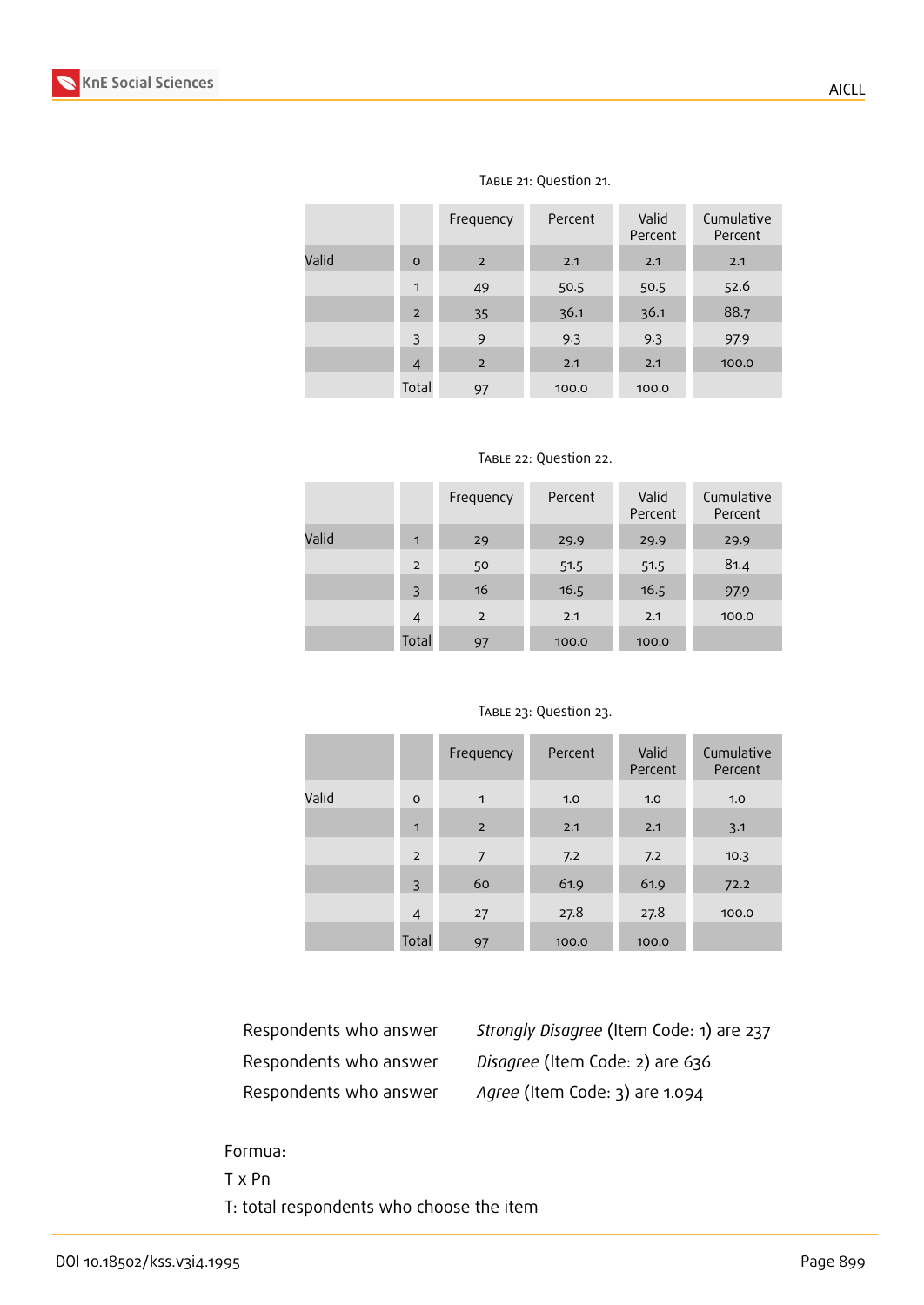

|       |                | Frequency      | Percent | Valid<br>Percent | Cumulative<br>Percent |
|-------|----------------|----------------|---------|------------------|-----------------------|
| Valid | $\circ$        | $\mathbf{1}$   | 1.0     | 1.0              | 1.0                   |
|       | $\mathbf{1}$   | $\overline{2}$ | 2.1     | 2.1              | 3.1                   |
|       | $\overline{2}$ | $\overline{4}$ | 4.1     | 4.1              | 7.2                   |
|       | 3              | 68             | 70.1    | 70.1             | 77.3                  |
|       | $\overline{4}$ | 22             | 22.7    | 22.7             | 100.0                 |
|       | Total          | 97             | 100.0   | 100.0            |                       |

#### TABLE 24: Question 24.

|  | TABLE 25: Question 25. |  |
|--|------------------------|--|
|--|------------------------|--|

|       |                | Frequency    | Percent | Valid<br>Percent | Cumulative<br>Percent |
|-------|----------------|--------------|---------|------------------|-----------------------|
| Valid | $\mathsf{o}$   | $\mathbf{1}$ | 1.0     | 1.0              | 1.0                   |
|       | 1              | 2            | 2.1     | 2.1              | 3.1                   |
|       | $\overline{2}$ | 3            | 3.1     | 3.1              | 6.2                   |
|       | 3              | 31           | 32.0    | 32.0             | 38.1                  |
|       | $\overline{4}$ | 60           | 61.9    | 61.9             | 100.0                 |
|       | Total          | 97           | 100.0   | 100.0            |                       |

Pn: Item Code

Respondents who answer *Disagree*: 636 x 2 = 1.272 Respondents who answer *Agree*: 1.094 x 3 = 3.282 Total score: 6.475 Final result:

Respondents who answer *Strongly Disagree* (Item Code: 1) are 421 Respondents who answer *Strongly Disagree*: 237 x 1 = 237 Respondents who answer *Strongly Disagree*: 421 x 4 = 1.684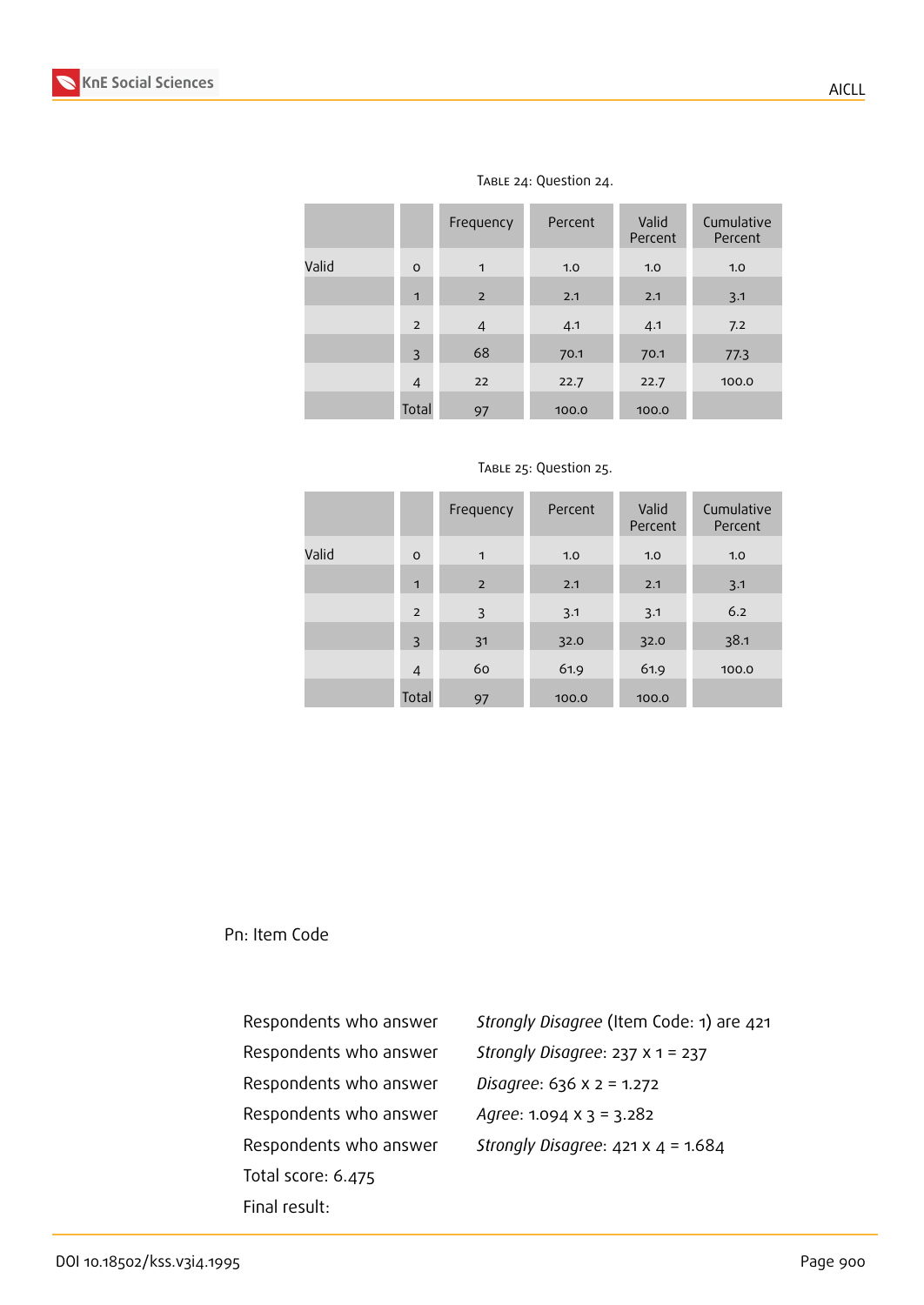

Total Score / Highest Score x 100 → 6.475 / 9.700 x 100 = 66,8 % (Agree) This result is shown in the table and bar chart as follows:

|       |       | Frequency      | Percent | Valid<br>Percent | Cumulative<br>Percent |
|-------|-------|----------------|---------|------------------|-----------------------|
| Valid | 51.00 | $\mathbf{1}$   | 1.0     | 1.0              | 1.0                   |
|       | 53.00 | 1              | 1.0     | 1.0              | 2.1                   |
|       | 55.00 | $\mathbf 1$    | 1.0     | 1.0              | 3.1                   |
|       | 57.00 | 1              | 1.0     | 1.0              | 4.1                   |
|       | 59.00 | $\mathbf 1$    | 1.0     | 1.0              | 5.2                   |
|       | 61.00 | $\overline{2}$ | 2.1     | 2.1              | 7.2                   |
|       | 62.00 | 5              | 5.2     | 5.2              | 12.4                  |
|       | 63.00 | $\,8\,$        | 8.2     | 8.2              | 20.6                  |
|       | 64.00 | 5              | 5.2     | 5.2              | 25.8                  |
|       | 65.00 | $\overline{4}$ | 4.1     | 4.1              | 29.9                  |
|       | 66.00 | 18             | 18.6    | 18.6             | 48.5                  |
|       | 67.00 | 12             | 12.4    | 12.4             | 60.8                  |
|       | 68.00 | $\overline{7}$ | 7.2     | 7.2              | 68.0                  |
|       | 69.00 | $\epsilon$     | 6.2     | 6.2              | 74.2                  |
|       | 70.00 | $\overline{7}$ | 7.2     | 7.2              | 81.4                  |
|       | 71.00 | $\overline{3}$ | 3.1     | 3.1              | 84.5                  |
|       | 72.00 | $\mathbf 2$    | 2.1     | 2.1              | 86.6                  |
|       | 73.00 | $\overline{2}$ | 2.1     | 2.1              | 88.7                  |
|       | 75.00 | $\overline{3}$ | 3.1     | 3.1              | 91.8                  |
|       | 76.00 | $\overline{3}$ | 3.1     | 3.1              | 94.8                  |
|       | 78.00 | $\mathbf 1$    | 1.0     | 1.0              | 95.9                  |
|       | 80.00 | 1              | 1.0     | 1.0              | 96.9                  |
|       | 81.00 | $\mathbf 1$    | 1.0     | 1.0              | 97.9                  |
|       | 84.00 | $\mathbf{1}$   | 1.0     | 1.0              | 99.0                  |
|       | 87.00 | $\mathbf 1$    | 1.0     | 1.0              | 100.0                 |
|       | Total | 97             | 100.0   | 100.0            |                       |

Table 26: VAR00001.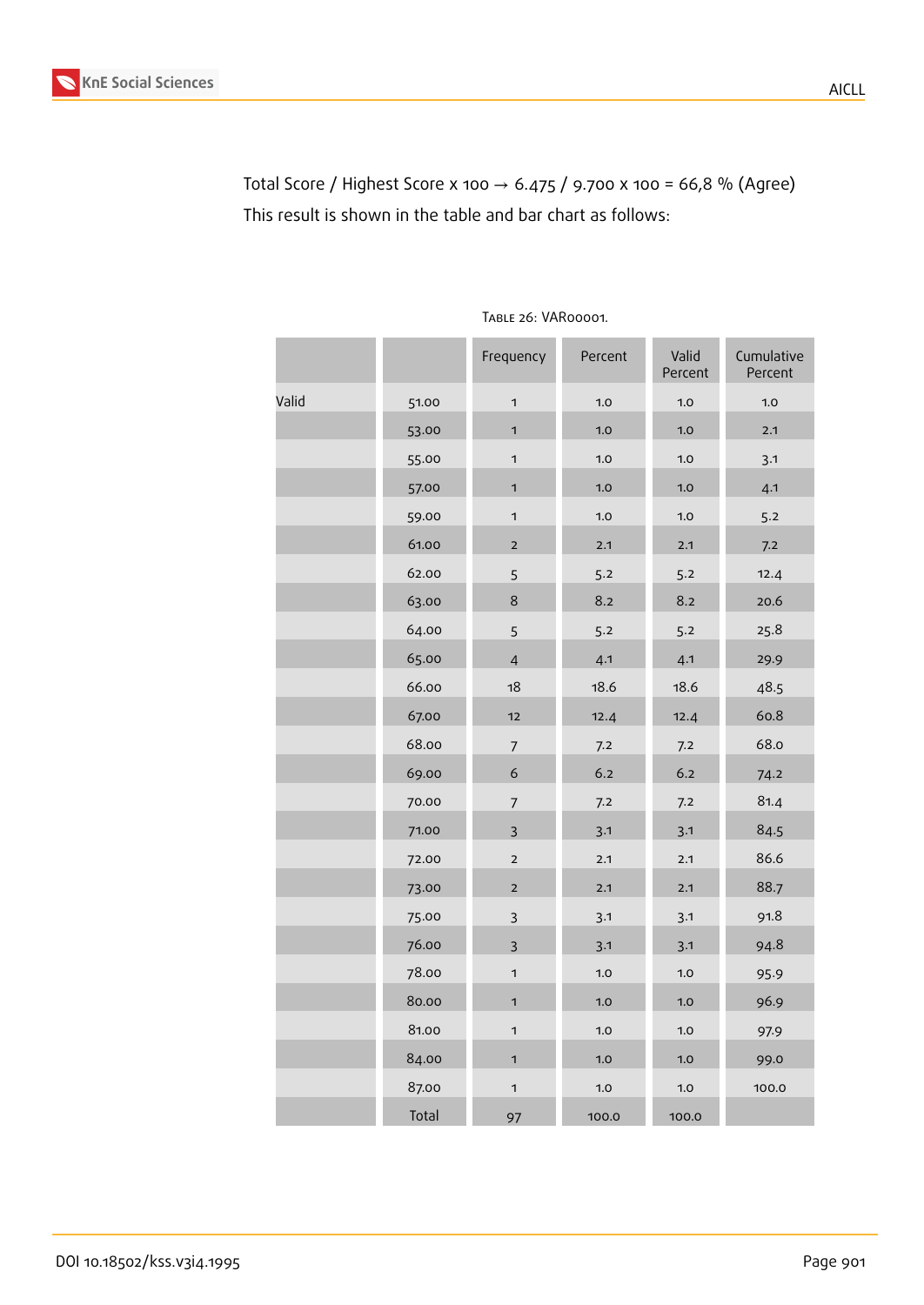



# **5. Conclusion**

The analysis shows that the perception of the undergraduate students towards learning English is 66%. It means that their perception on learning English is in the range of item code 3 (agree). It implies that the respondents have positive perception on learning English because the questions in the questionnaire are positive questions.

# **6. Recommendation**

This research shows that undergraduate students have positive perception on learning English, thus it is a task for English teachers or instructors to perform their teaching performance to meet their teaching achievement. Teachers and lecturers need to create a breakthrough on modular teaching and teaching method since new or different modular teaching and method will give different or even better teaching achievement. New modification is really important and crucial for language teaching to meet the interest of the students and the teachers. In other words, research on language learning must be sustainable.